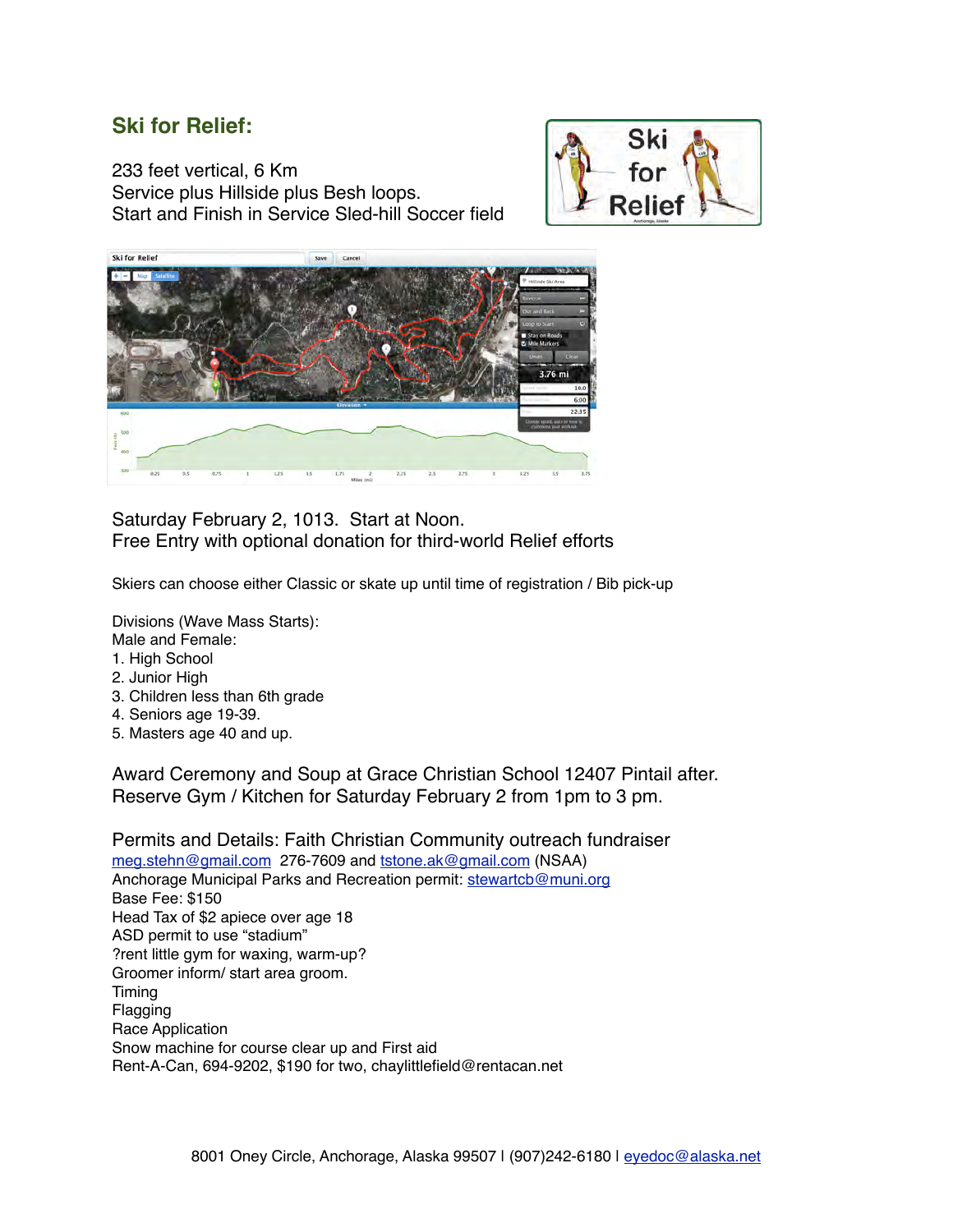## **Ski for Relief: Tasks and Positions**

Registration/ Reporting (need two)

- 1. Fill out and pass out entry "bibs" (3)
- 2. Enter and update database of names, birthdates, genders, phone and email
- 3. Retrieve bibs in order-
- 4. Staple on poster boards
- 5. Retrieve finish times
- 6. Identify division / gender / technique top three
- 7. Generate Powerpoint Award recipients

Stadium set up / take down (need two)

- 1. notify trail groomers<br>2. set up tent
- set up tent
- 3. set up fencing
	- a. start lanes to the gate
	- b. protect the gate
	- c. finish chute and exit lane
- 4. garbage cans
- 5. Port-a-potties
- 6. water and cups
- 7. Finish line (ladders with banners)
- 8. Start line indicator
- 9. Sign for instructions

Timers: (need two)

iphone app (2) "StopWatch1" can send results to eMail. https://itunes.apple.com/us/app/ stopwatch-1/id300802388?mt=8

electronic timer

Starter (RWA)

Air horn

Announcer (RWA)

PA system with music

Photographer / Videographer (1-2)

First Aid (doctors and paramedics) Sled

Trail intersections: (up to 9) Hilltop parking - Spencer - Double Bubble Richter Abbott parking bypass Service-Hillside corner Conversation corner Besh-Service short-cut Coaches cut-off up Coaches cut-off-down (optional) Finish turn- off Randy's to Service Photographers Mark with food coloring Mile markers flagging Trailhead signs (Race in progress)

Sweeper (1- could be finishing skier)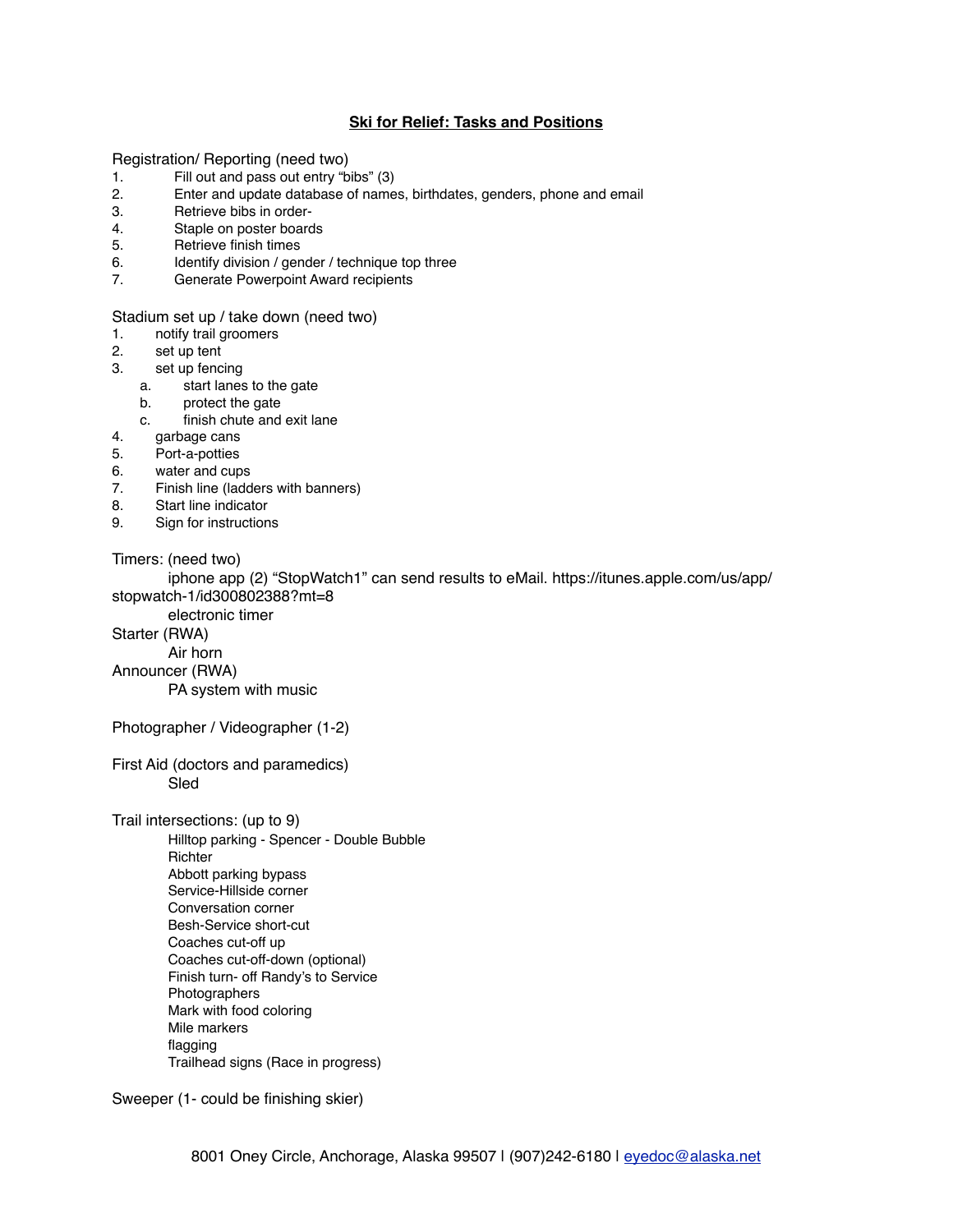## **Awards at Grace**

Chapel set up

Parking for bus delivery

Soup (need to serve 150- 10 crock pots) (two servers) crock pot plug-ins paper plates paper cups Water / Juice Coffee rolls Cookies?

**Tables** 

napkins plastic spoons

Clean-up stuff

Open floor seating in front of chapel

Powerpoint available projector and sound

Speaker- Nate Davis - Relate "Grace" missions and ski race (5-7 minutes)

Presentation- Where Relief funds go in Burma

Present Medals and trophies- Jay and Kathy Rowe Present High School and Junior High team awards - Pete Johnson

Photo with Burma Banner (photographer)

**Dismiss** 

Clean-up (5)

Volunteers: Course Marshalls (9) Registration (2) Timing (2)- Vicki Isaacs Start and Finish Chute (3) Steve Isaacs First Aid (1) Sweeper (1+) could be high school skier Photo / Video (1+) Chief of Race: Bob 0 announce and start Awards speaker- Nate Davis A-V: Powerpoint- (1)- high school Awards- medals and trophies- Kathy and Jay Rowe High School / Junior High team awards: Pete Johnson Soup makers (10) Servers (3)- high school/ Jr High Clean up: (5)- high school/ Jr High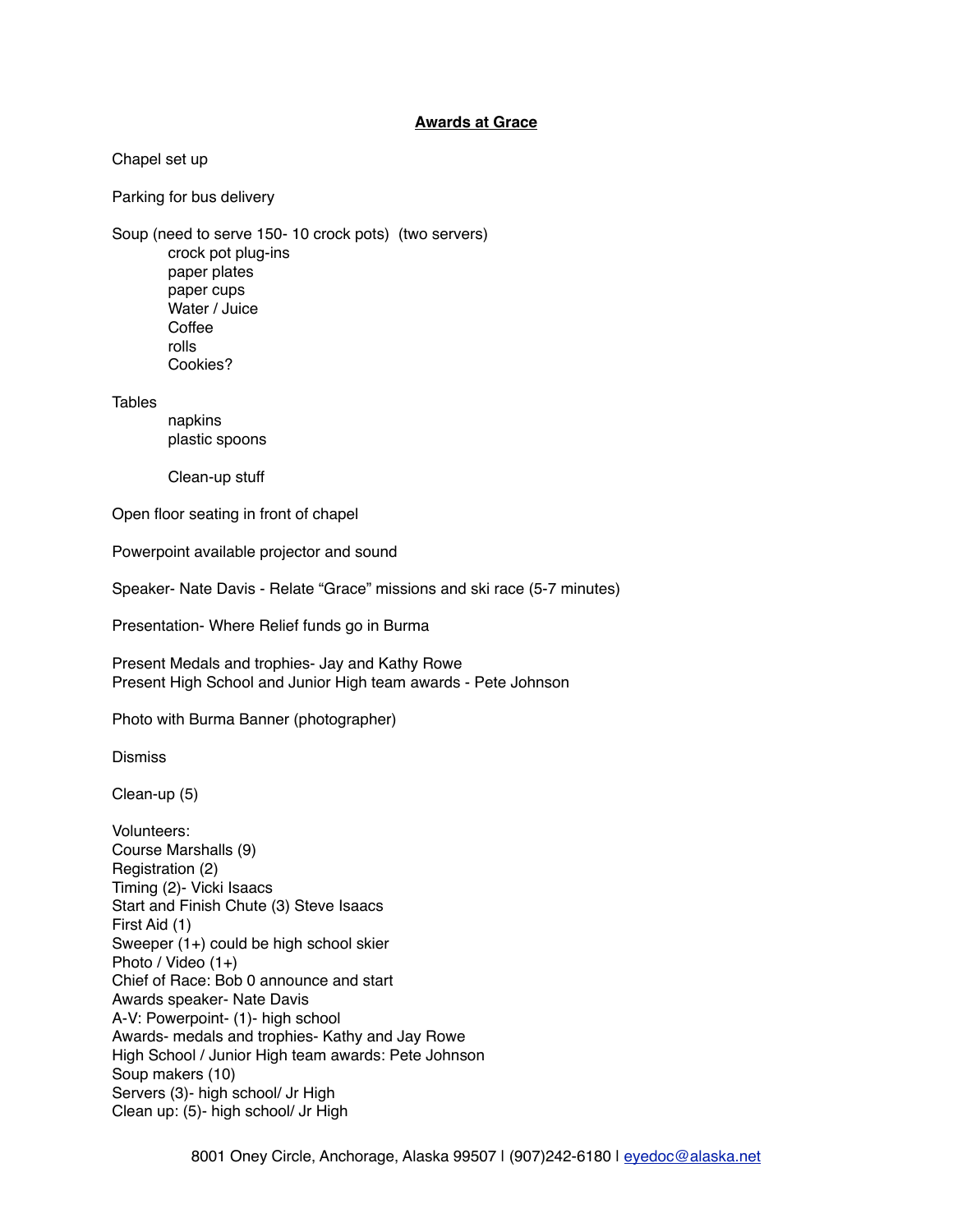Vicki Isaacs (timing) Steve Isaacs (finish chute) Lucas Thein (course) Quentin Metcalf Ryan Cox Jonathan Harvey Janna Harvey Linda Cresap- soup Tammi Brown- soup Diana Clementson- soup Cathy deMarzo Robyn McGhee Eric McGhee Kristi Wolf

## **Schedule:**

Start- Finish review Thursday 1/31 7 pm Service Sled Hill Organizational Meeting / Prayer: 1/31 Thursday at 8001 Oney Circle, 99507 (Upper O'Malley- Schuss) Grace High School Team Waxing: Friday night- the Rowe's Home Course set up 2/2/2013 9 am Set up Start and Finish area 10:00 am Registration 10:30-11:30 am 2/2/2013 Announcements and Instructions 11:45 am Start: First Wave (ie High School Boys) 12:00:00 pm Start Second Wave (ie High School Girls) 12:02:00 pm Third Wave (ie Junior High) 12:04:00 pm Fourth Wave (Youth, Seniors, Masters) 12:06:00 pm

Estimate first finisher 12:18:00 pm Collect "bibs" from racers in chute Recorders match finish order with timing from iPhone app "StopWatch1"

Last finisher estimated 1:10:00 pm

Clean up Start / Finish Area

2:00 pm Awards at Grace Christian School: 12407 Pintail. Bus Parking- Junior High Basketball at the same time? Power Point / Video showing (images from the Race?)

Chapel in North Ends Soup, Rolls, Water / Juice and Cookies

Welcome by Superintendent Nate Davis (5 minutes) Report on where donations will be directed; Medical Care to oppressed ethnics in Burma Ribbons and trophies for Division leaders 1st, 2nd and 3rd. (Coaches Kathy and Jay Rowe) Awards for top High School and Junior High Teams (A.D. Pete Johnson) Dismiss 3:15 pm